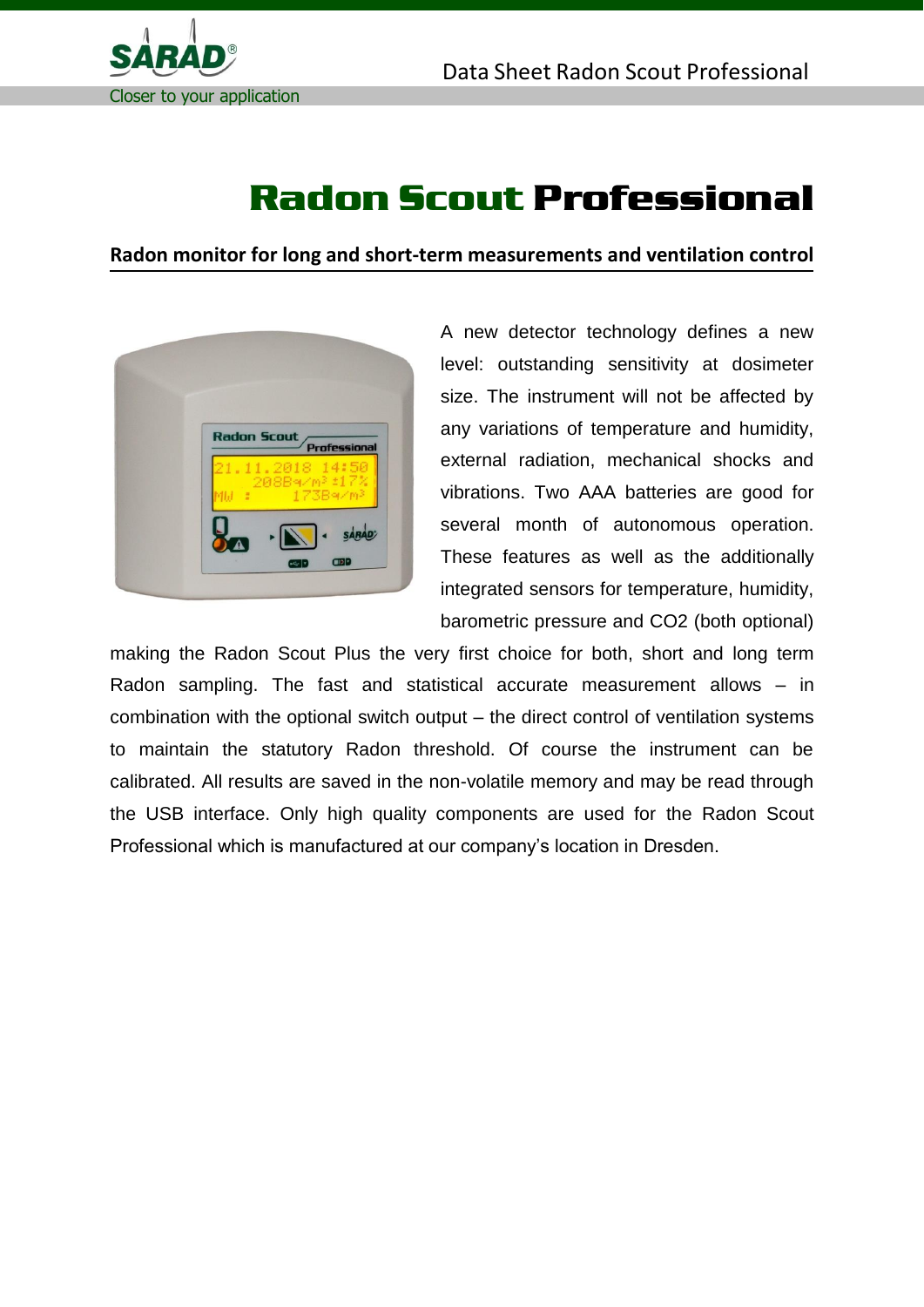

## Technical data

| <b>Radon measurement</b>        |                                                                                                                                                                                                                                               |                 |
|---------------------------------|-----------------------------------------------------------------------------------------------------------------------------------------------------------------------------------------------------------------------------------------------|-----------------|
| Principle of operation          | Lucas cell                                                                                                                                                                                                                                    |                 |
| Range                           | 1 Bq/m <sup>3</sup> 1,000,000Bq/m <sup>3</sup>                                                                                                                                                                                                |                 |
| Accuracy                        | $< 2\%$                                                                                                                                                                                                                                       |                 |
| Sensitivity                     | $2.5$ cpm/(kBq/m <sup>3</sup> )                                                                                                                                                                                                               |                 |
| Stat. Error $(1\sigma)$         | 1 hour @ 300Bq/m <sup>3</sup><br>1 day @ 300Bq/m <sup>3</sup><br>1 day @ 50Bq/m <sup>3</sup>                                                                                                                                                  | 15%<br>3%<br>8% |
| <b>Humidity</b>                 |                                                                                                                                                                                                                                               |                 |
| Range                           | 0%rH  100%rH                                                                                                                                                                                                                                  |                 |
| Accuracy                        | < 4.5%rH (3% typ.) for 20%rH  80%rH                                                                                                                                                                                                           |                 |
| <b>Temperature</b>              |                                                                                                                                                                                                                                               |                 |
| Range                           | $-40^{\circ}$ C  120 $^{\circ}$ C                                                                                                                                                                                                             |                 |
| Accuracy                        | < $0.4^{\circ}C$ (0.3 $^{\circ}C$ typ.) for 5 $^{\circ}C$ 60 $^{\circ}C$                                                                                                                                                                      |                 |
| <b>Pressure</b>                 | Radon Scout Professional - P only                                                                                                                                                                                                             |                 |
| Range                           | 760mbar  1200mbar                                                                                                                                                                                                                             |                 |
| Accuracy                        | $< 0.5\%$ FSO                                                                                                                                                                                                                                 |                 |
| CO <sub>2</sub>                 | Radon Scout Professional - CO2 only                                                                                                                                                                                                           |                 |
| Principle of operation          | Non dispersive infrared (NDIR)                                                                                                                                                                                                                |                 |
| Range                           | 400ppm  5000ppm (0% to 0.5%)                                                                                                                                                                                                                  |                 |
| Accuracy                        | $< 5\% \pm 50$ ppm                                                                                                                                                                                                                            |                 |
| Response time                   | 10min                                                                                                                                                                                                                                         |                 |
| Remark                          | CO2 sensor works only when instrument is powered<br>through USB connector (computer, AC/DC adapter,<br>power bank); measurement of other parameters is not<br>affected Automatic calibration with respect to outdoor<br>CO <sub>2</sub> level |                 |
| <b>Instrument</b>               |                                                                                                                                                                                                                                               |                 |
| <b>Environmental conditions</b> | $-10^{\circ}$ C $50^{\circ}$ C<br>0%rH  99%rH no condensation                                                                                                                                                                                 |                 |
| Power supply                    | 2 x AAA battery or USB socket<br>Battery operation approx. 2.5  3 month                                                                                                                                                                       |                 |